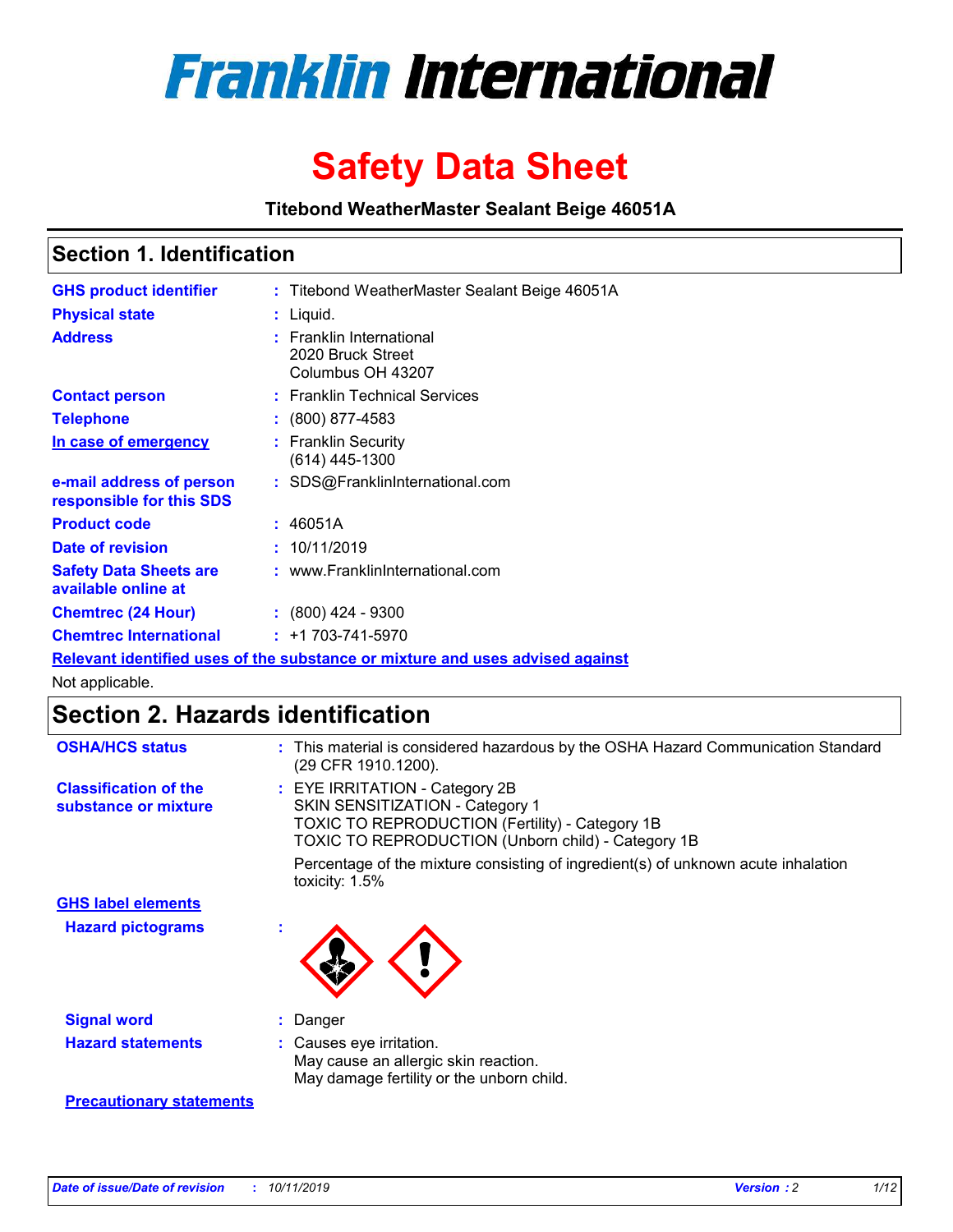## **Section 2. Hazards identification**

| <b>Prevention</b>                          | : Obtain special instructions before use. Do not handle until all safety precautions have<br>been read and understood. Wear protective gloves. Wear eye or face protection.<br>Wear protective clothing. Avoid breathing vapor. Wash hands thoroughly after handling.<br>Contaminated work clothing must not be allowed out of the workplace.                                                        |
|--------------------------------------------|------------------------------------------------------------------------------------------------------------------------------------------------------------------------------------------------------------------------------------------------------------------------------------------------------------------------------------------------------------------------------------------------------|
| <b>Response</b>                            | : IF exposed or concerned: Get medical attention. IF ON SKIN: Wash with plenty of<br>soap and water. Wash contaminated clothing before reuse. If skin irritation or rash<br>occurs: Get medical attention. IF IN EYES: Rinse cautiously with water for several<br>minutes. Remove contact lenses, if present and easy to do. Continue rinsing. If eye<br>irritation persists: Get medical attention. |
| <b>Storage</b>                             | : Store locked up.                                                                                                                                                                                                                                                                                                                                                                                   |
| <b>Disposal</b>                            | : Dispose of contents and container in accordance with all local, regional, national and<br>international regulations.                                                                                                                                                                                                                                                                               |
| <b>Hazards not otherwise</b><br>classified | : Product generates methanol during cure.                                                                                                                                                                                                                                                                                                                                                            |
|                                            |                                                                                                                                                                                                                                                                                                                                                                                                      |

# **Section 3. Composition/information on ingredients**

| <b>Substance/mixture</b><br>Mixture                  |                   |                     |
|------------------------------------------------------|-------------------|---------------------|
| <b>Ingredient name</b>                               | $\frac{9}{6}$     | <b>CAS number</b>   |
| 3-aminopropyltriethoxysilane<br>Dibutyltin dilaurate | l≤3<br>$\leq 0.3$ | 919-30-2<br>77-58-7 |

Any concentration shown as a range is to protect confidentiality or is due to batch variation.

**There are no additional ingredients present which, within the current knowledge of the supplier and in the concentrations applicable, are classified as hazardous to health or the environment and hence require reporting in this section.**

**Occupational exposure limits, if available, are listed in Section 8.**

# **Section 4. First aid measures**

| <b>Description of necessary first aid measures</b> |                                                                                                                                                                                                                                                                                                                                                                                                                                                                                                                                                                                                                                                                                                                                                                           |  |  |  |
|----------------------------------------------------|---------------------------------------------------------------------------------------------------------------------------------------------------------------------------------------------------------------------------------------------------------------------------------------------------------------------------------------------------------------------------------------------------------------------------------------------------------------------------------------------------------------------------------------------------------------------------------------------------------------------------------------------------------------------------------------------------------------------------------------------------------------------------|--|--|--|
| <b>Eye contact</b>                                 | : Immediately flush eyes with plenty of water, occasionally lifting the upper and lower<br>eyelids. Check for and remove any contact lenses. Continue to rinse for at least 10<br>minutes. If irritation persists, get medical attention.                                                                                                                                                                                                                                                                                                                                                                                                                                                                                                                                 |  |  |  |
| <b>Inhalation</b>                                  | : Remove victim to fresh air and keep at rest in a position comfortable for breathing. If<br>not breathing, if breathing is irregular or if respiratory arrest occurs, provide artificial<br>respiration or oxygen by trained personnel. It may be dangerous to the person providing<br>aid to give mouth-to-mouth resuscitation. Get medical attention. If unconscious, place<br>in recovery position and get medical attention immediately. Maintain an open airway.<br>Loosen tight clothing such as a collar, tie, belt or waistband. In case of inhalation of<br>decomposition products in a fire, symptoms may be delayed. The exposed person may<br>need to be kept under medical surveillance for 48 hours.                                                       |  |  |  |
| <b>Skin contact</b>                                | : Wash with plenty of soap and water. Remove contaminated clothing and shoes. Wash<br>contaminated clothing thoroughly with water before removing it, or wear gloves.<br>Continue to rinse for at least 10 minutes. Get medical attention. In the event of any<br>complaints or symptoms, avoid further exposure. Wash clothing before reuse. Clean<br>shoes thoroughly before reuse.                                                                                                                                                                                                                                                                                                                                                                                     |  |  |  |
| <b>Ingestion</b>                                   | : Wash out mouth with water. Remove dentures if any. Remove victim to fresh air and<br>keep at rest in a position comfortable for breathing. If material has been swallowed and<br>the exposed person is conscious, give small quantities of water to drink. Stop if the<br>exposed person feels sick as vomiting may be dangerous. Do not induce vomiting<br>unless directed to do so by medical personnel. If vomiting occurs, the head should be<br>kept low so that vomit does not enter the lungs. Get medical attention. Never give<br>anything by mouth to an unconscious person. If unconscious, place in recovery position<br>and get medical attention immediately. Maintain an open airway. Loosen tight clothing<br>such as a collar, tie, belt or waistband. |  |  |  |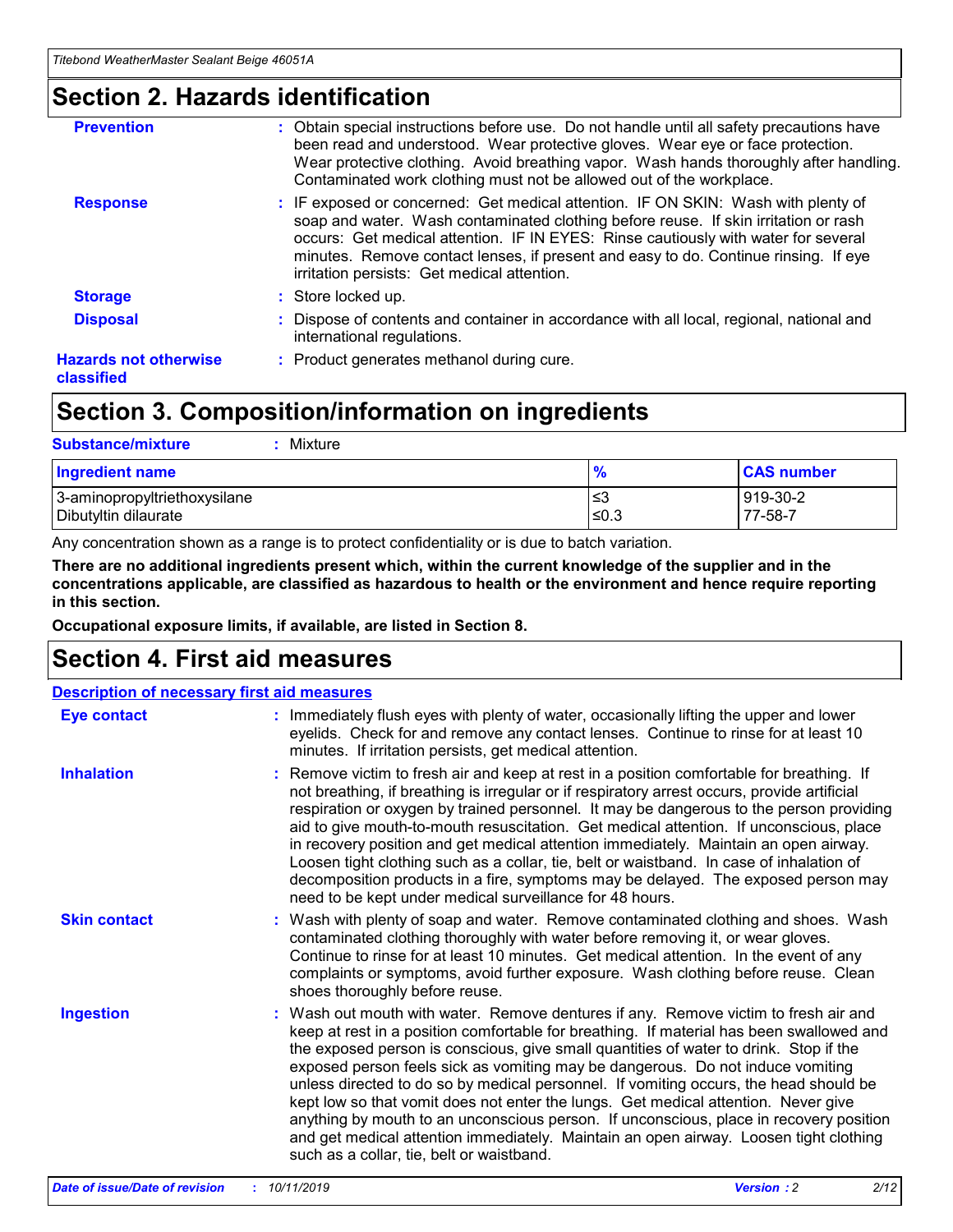# **Section 4. First aid measures**

| Most important symptoms/effects, acute and delayed |                                       |                                                                                                                                                                                                                                                                                                                                                                                                                 |  |  |  |
|----------------------------------------------------|---------------------------------------|-----------------------------------------------------------------------------------------------------------------------------------------------------------------------------------------------------------------------------------------------------------------------------------------------------------------------------------------------------------------------------------------------------------------|--|--|--|
|                                                    | <b>Potential acute health effects</b> |                                                                                                                                                                                                                                                                                                                                                                                                                 |  |  |  |
| <b>Eye contact</b>                                 |                                       | : May cause eye irritation.                                                                                                                                                                                                                                                                                                                                                                                     |  |  |  |
| <b>Inhalation</b>                                  |                                       | : No known significant effects or critical hazards.                                                                                                                                                                                                                                                                                                                                                             |  |  |  |
| <b>Skin contact</b>                                |                                       | : May cause skin irritation.                                                                                                                                                                                                                                                                                                                                                                                    |  |  |  |
| <b>Ingestion</b>                                   |                                       | : No known significant effects or critical hazards.                                                                                                                                                                                                                                                                                                                                                             |  |  |  |
| Over-exposure signs/symptoms                       |                                       |                                                                                                                                                                                                                                                                                                                                                                                                                 |  |  |  |
| <b>Eye contact</b>                                 |                                       | : Adverse symptoms may include the following:<br>irritation<br>watering<br>redness                                                                                                                                                                                                                                                                                                                              |  |  |  |
| <b>Inhalation</b>                                  |                                       | : Adverse symptoms may include the following:<br>reduced fetal weight<br>increase in fetal deaths<br>skeletal malformations                                                                                                                                                                                                                                                                                     |  |  |  |
| <b>Skin contact</b>                                |                                       | : Adverse symptoms may include the following:<br>irritation<br>redness<br>reduced fetal weight<br>increase in fetal deaths<br>skeletal malformations                                                                                                                                                                                                                                                            |  |  |  |
| <b>Ingestion</b>                                   |                                       | : Adverse symptoms may include the following:<br>reduced fetal weight<br>increase in fetal deaths<br>skeletal malformations                                                                                                                                                                                                                                                                                     |  |  |  |
|                                                    |                                       | <b>Indication of immediate medical attention and special treatment needed, if necessary</b>                                                                                                                                                                                                                                                                                                                     |  |  |  |
| <b>Notes to physician</b>                          |                                       | : In case of inhalation of decomposition products in a fire, symptoms may be delayed.<br>The exposed person may need to be kept under medical surveillance for 48 hours.                                                                                                                                                                                                                                        |  |  |  |
| <b>Specific treatments</b>                         |                                       | : No specific treatment.                                                                                                                                                                                                                                                                                                                                                                                        |  |  |  |
| <b>Protection of first-aiders</b>                  |                                       | : No action shall be taken involving any personal risk or without suitable training. If it is<br>suspected that fumes are still present, the rescuer should wear an appropriate mask or<br>self-contained breathing apparatus. It may be dangerous to the person providing aid to<br>give mouth-to-mouth resuscitation. Wash contaminated clothing thoroughly with water<br>before removing it, or wear gloves. |  |  |  |

**See toxicological information (Section 11)**

## **Section 5. Fire-fighting measures**

| <b>Extinguishing media</b>                             |                                                                                                                                                                                                     |
|--------------------------------------------------------|-----------------------------------------------------------------------------------------------------------------------------------------------------------------------------------------------------|
| <b>Suitable extinguishing</b><br>media                 | : Use an extinguishing agent suitable for the surrounding fire.                                                                                                                                     |
| <b>Unsuitable extinguishing</b><br>media               | $:$ None known.                                                                                                                                                                                     |
| <b>Specific hazards arising</b><br>from the chemical   | : In a fire or if heated, a pressure increase will occur and the container may burst.                                                                                                               |
| <b>Hazardous thermal</b><br>decomposition products     | : Decomposition products may include the following materials:<br>carbon dioxide<br>carbon monoxide<br>nitrogen oxides<br>metal oxide/oxides                                                         |
| <b>Special protective actions</b><br>for fire-fighters | : Promptly isolate the scene by removing all persons from the vicinity of the incident if<br>there is a fire. No action shall be taken involving any personal risk or without suitable<br>training. |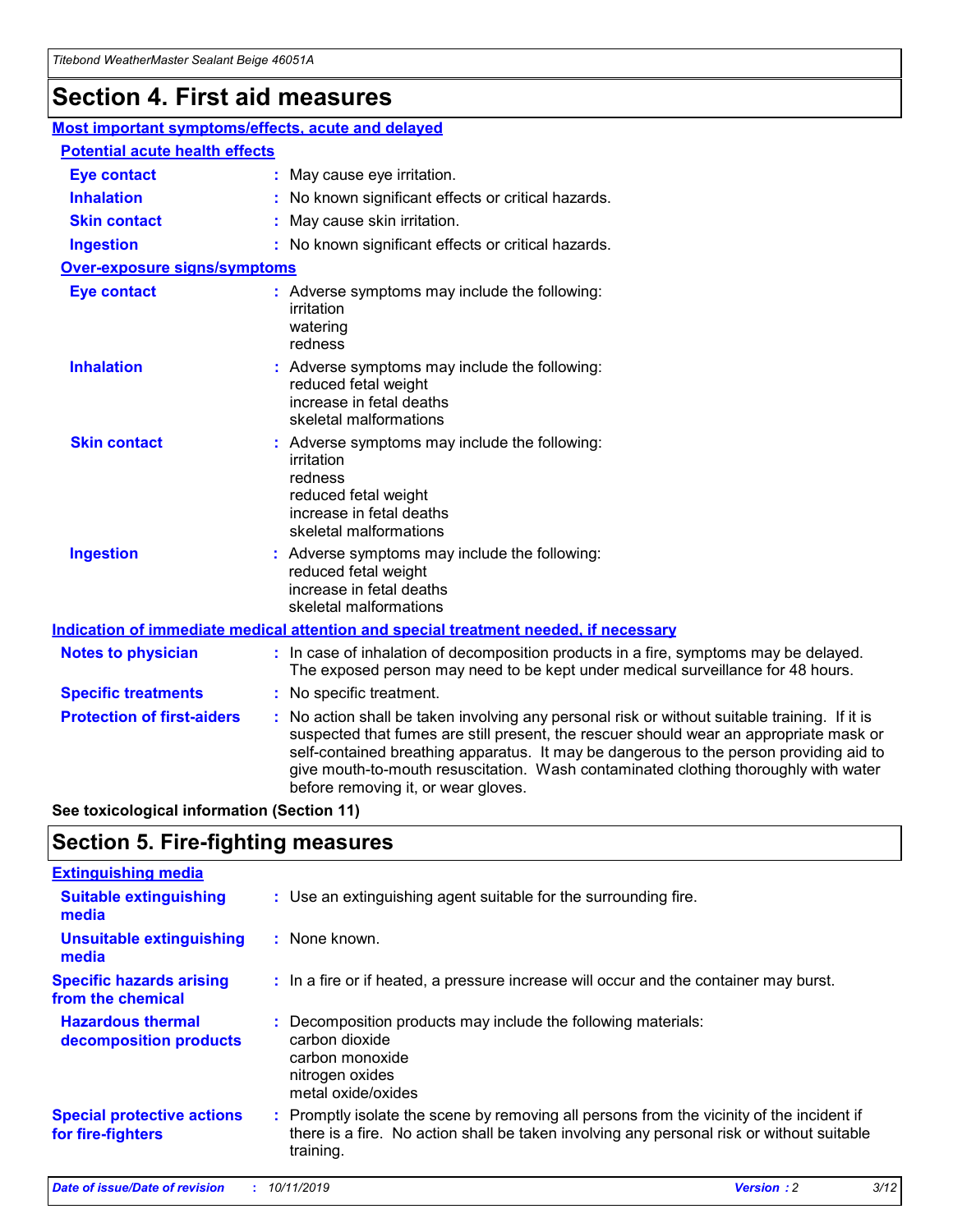## **Section 5. Fire-fighting measures**

**Special protective equipment for fire-fighters** Fire-fighters should wear appropriate protective equipment and self-contained breathing **:** apparatus (SCBA) with a full face-piece operated in positive pressure mode.

## **Section 6. Accidental release measures**

#### **Personal precautions, protective equipment and emergency procedures**

| For non-emergency<br>personnel                               | : No action shall be taken involving any personal risk or without suitable training.<br>Evacuate surrounding areas. Keep unnecessary and unprotected personnel from<br>entering. Do not touch or walk through spilled material. Avoid breathing vapor or mist.<br>Provide adequate ventilation. Wear appropriate respirator when ventilation is<br>inadequate. Put on appropriate personal protective equipment.                                                                                                                                                                                                                                                                                             |
|--------------------------------------------------------------|--------------------------------------------------------------------------------------------------------------------------------------------------------------------------------------------------------------------------------------------------------------------------------------------------------------------------------------------------------------------------------------------------------------------------------------------------------------------------------------------------------------------------------------------------------------------------------------------------------------------------------------------------------------------------------------------------------------|
|                                                              | For emergency responders : If specialized clothing is required to deal with the spillage, take note of any information in<br>Section 8 on suitable and unsuitable materials. See also the information in "For non-<br>emergency personnel".                                                                                                                                                                                                                                                                                                                                                                                                                                                                  |
| <b>Environmental precautions</b>                             | : Avoid dispersal of spilled material and runoff and contact with soil, waterways, drains<br>and sewers. Inform the relevant authorities if the product has caused environmental<br>pollution (sewers, waterways, soil or air).                                                                                                                                                                                                                                                                                                                                                                                                                                                                              |
| <b>Methods and materials for containment and cleaning up</b> |                                                                                                                                                                                                                                                                                                                                                                                                                                                                                                                                                                                                                                                                                                              |
| <b>Small spill</b>                                           | : Stop leak if without risk. Move containers from spill area. Dilute with water and mop up<br>if water-soluble. Alternatively, or if water-insoluble, absorb with an inert dry material and<br>place in an appropriate waste disposal container. Dispose of via a licensed waste<br>disposal contractor.                                                                                                                                                                                                                                                                                                                                                                                                     |
| <b>Large spill</b>                                           | : Stop leak if without risk. Move containers from spill area. Approach release from<br>upwind. Prevent entry into sewers, water courses, basements or confined areas. Wash<br>spillages into an effluent treatment plant or proceed as follows. Contain and collect<br>spillage with non-combustible, absorbent material e.g. sand, earth, vermiculite or<br>diatomaceous earth and place in container for disposal according to local regulations<br>(see Section 13). Dispose of via a licensed waste disposal contractor. Contaminated<br>absorbent material may pose the same hazard as the spilled product. Note: see<br>Section 1 for emergency contact information and Section 13 for waste disposal. |

# **Section 7. Handling and storage**

| <b>Precautions for safe handling</b>                                             |                                                                                                                                                                                                                                                                                                                                                                                                                                                                                                                                                                                                                                                                                                                                                                                                                                                  |
|----------------------------------------------------------------------------------|--------------------------------------------------------------------------------------------------------------------------------------------------------------------------------------------------------------------------------------------------------------------------------------------------------------------------------------------------------------------------------------------------------------------------------------------------------------------------------------------------------------------------------------------------------------------------------------------------------------------------------------------------------------------------------------------------------------------------------------------------------------------------------------------------------------------------------------------------|
| <b>Protective measures</b>                                                       | : Put on appropriate personal protective equipment (see Section 8). Persons with a<br>history of skin sensitization problems should not be employed in any process in which<br>this product is used. Avoid exposure - obtain special instructions before use. Avoid<br>exposure during pregnancy. Do not handle until all safety precautions have been read<br>and understood. Do not get in eyes or on skin or clothing. Do not ingest. Avoid<br>breathing vapor or mist. If during normal use the material presents a respiratory hazard,<br>use only with adequate ventilation or wear appropriate respirator. Keep in the original<br>container or an approved alternative made from a compatible material, kept tightly<br>closed when not in use. Empty containers retain product residue and can be hazardous.<br>Do not reuse container. |
| <b>Advice on general</b><br>occupational hygiene                                 | : Eating, drinking and smoking should be prohibited in areas where this material is<br>handled, stored and processed. Workers should wash hands and face before eating,<br>drinking and smoking. Remove contaminated clothing and protective equipment before<br>entering eating areas. See also Section 8 for additional information on hygiene<br>measures.                                                                                                                                                                                                                                                                                                                                                                                                                                                                                    |
| <b>Conditions for safe storage,</b><br>including any<br><b>incompatibilities</b> | Store between the following temperatures: 0 to 120 $^{\circ}$ C (32 to 248 $^{\circ}$ F). Store in<br>accordance with local regulations. Store in original container protected from direct<br>sunlight in a dry, cool and well-ventilated area, away from incompatible materials (see<br>Section 10) and food and drink. Store locked up. Keep container tightly closed and<br>sealed until ready for use. Containers that have been opened must be carefully<br>resealed and kept upright to prevent leakage. Do not store in unlabeled containers.<br>Use appropriate containment to avoid environmental contamination. See Section 10 for<br>incompatible materials before handling or use.                                                                                                                                                   |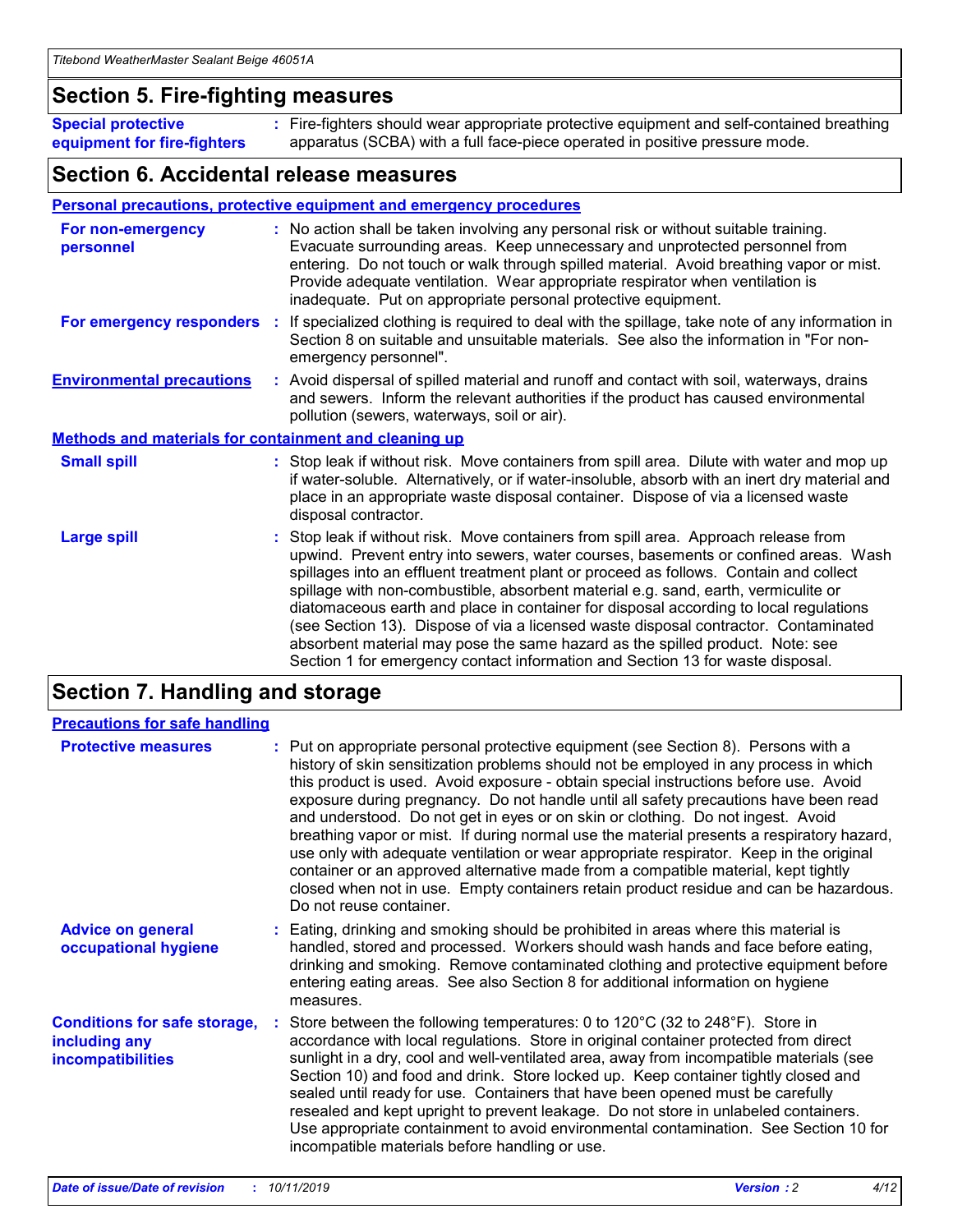# **Section 8. Exposure controls/personal protection**

#### **Control parameters**

### **Occupational exposure limits**

| <b>Ingredient name</b>                               |    |                                          | <b>Exposure limits</b>                                                                                                                                                                                                                                                                                                                                                                                                                                                                                                                                                                                                 |
|------------------------------------------------------|----|------------------------------------------|------------------------------------------------------------------------------------------------------------------------------------------------------------------------------------------------------------------------------------------------------------------------------------------------------------------------------------------------------------------------------------------------------------------------------------------------------------------------------------------------------------------------------------------------------------------------------------------------------------------------|
| 3-aminopropyltriethoxysilane<br>Dibutyltin dilaurate |    |                                          | None.<br>ACGIH TLV (United States, 3/2019). Absorbed through skin.<br>Notes: as Sn<br>TWA: 0.1 mg/m <sup>3</sup> , (as Sn) 8 hours.<br>STEL: 0.2 mg/m <sup>3</sup> , (as Sn) 15 minutes.<br>NIOSH REL (United States, 10/2016). Absorbed through skin.<br>Notes: as Sn<br>TWA: 0.1 mg/m <sup>3</sup> , (as Sn) 10 hours.<br>OSHA PEL (United States, 5/2018). Notes: as Sn<br>TWA: $0.1 \text{ mg/m}^3$ , (as Sn) 8 hours.<br>OSHA PEL 1989 (United States, 3/1989). Absorbed through skin.<br>Notes: measured as Sn<br>TWA: 0.1 mg/m <sup>3</sup> , (measured as Sn) 8 hours. Form: Organic                           |
| <b>Appropriate engineering</b><br>controls           |    |                                          | : If user operations generate dust, fumes, gas, vapor or mist, use process enclosures,<br>local exhaust ventilation or other engineering controls to keep worker exposure to<br>airborne contaminants below any recommended or statutory limits.                                                                                                                                                                                                                                                                                                                                                                       |
| <b>Environmental exposure</b><br><b>controls</b>     |    |                                          | Emissions from ventilation or work process equipment should be checked to ensure<br>they comply with the requirements of environmental protection legislation. In some<br>cases, fume scrubbers, filters or engineering modifications to the process equipment<br>will be necessary to reduce emissions to acceptable levels.                                                                                                                                                                                                                                                                                          |
| <b>Individual protection measures</b>                |    |                                          |                                                                                                                                                                                                                                                                                                                                                                                                                                                                                                                                                                                                                        |
| <b>Hygiene measures</b>                              |    |                                          | : Wash hands, forearms and face thoroughly after handling chemical products, before<br>eating, smoking and using the lavatory and at the end of the working period.<br>Appropriate techniques should be used to remove potentially contaminated clothing.<br>Contaminated work clothing should not be allowed out of the workplace. Wash<br>contaminated clothing before reusing. Ensure that eyewash stations and safety<br>showers are close to the workstation location.                                                                                                                                            |
| <b>Eye/face protection</b>                           |    |                                          | : Safety eyewear complying with an approved standard should be used when a risk<br>assessment indicates this is necessary to avoid exposure to liquid splashes, mists,<br>gases or dusts. If contact is possible, the following protection should be worn, unless<br>the assessment indicates a higher degree of protection: chemical splash goggles.                                                                                                                                                                                                                                                                  |
| <b>Skin protection</b>                               |    |                                          |                                                                                                                                                                                                                                                                                                                                                                                                                                                                                                                                                                                                                        |
| <b>Hand protection</b>                               |    |                                          | : Chemical-resistant, impervious gloves complying with an approved standard should be<br>worn at all times when handling chemical products if a risk assessment indicates this is<br>necessary. Considering the parameters specified by the glove manufacturer, check<br>during use that the gloves are still retaining their protective properties. It should be<br>noted that the time to breakthrough for any glove material may be different for different<br>glove manufacturers. In the case of mixtures, consisting of several substances, the<br>protection time of the gloves cannot be accurately estimated. |
| <b>Body protection</b>                               |    | handling this product.                   | Personal protective equipment for the body should be selected based on the task being<br>performed and the risks involved and should be approved by a specialist before                                                                                                                                                                                                                                                                                                                                                                                                                                                |
| <b>Other skin protection</b>                         |    | specialist before handling this product. | : Appropriate footwear and any additional skin protection measures should be selected<br>based on the task being performed and the risks involved and should be approved by a                                                                                                                                                                                                                                                                                                                                                                                                                                          |
| <b>Respiratory protection</b>                        | ÷. | aspects of use.                          | Based on the hazard and potential for exposure, select a respirator that meets the<br>appropriate standard or certification. Respirators must be used according to a<br>respiratory protection program to ensure proper fitting, training, and other important                                                                                                                                                                                                                                                                                                                                                         |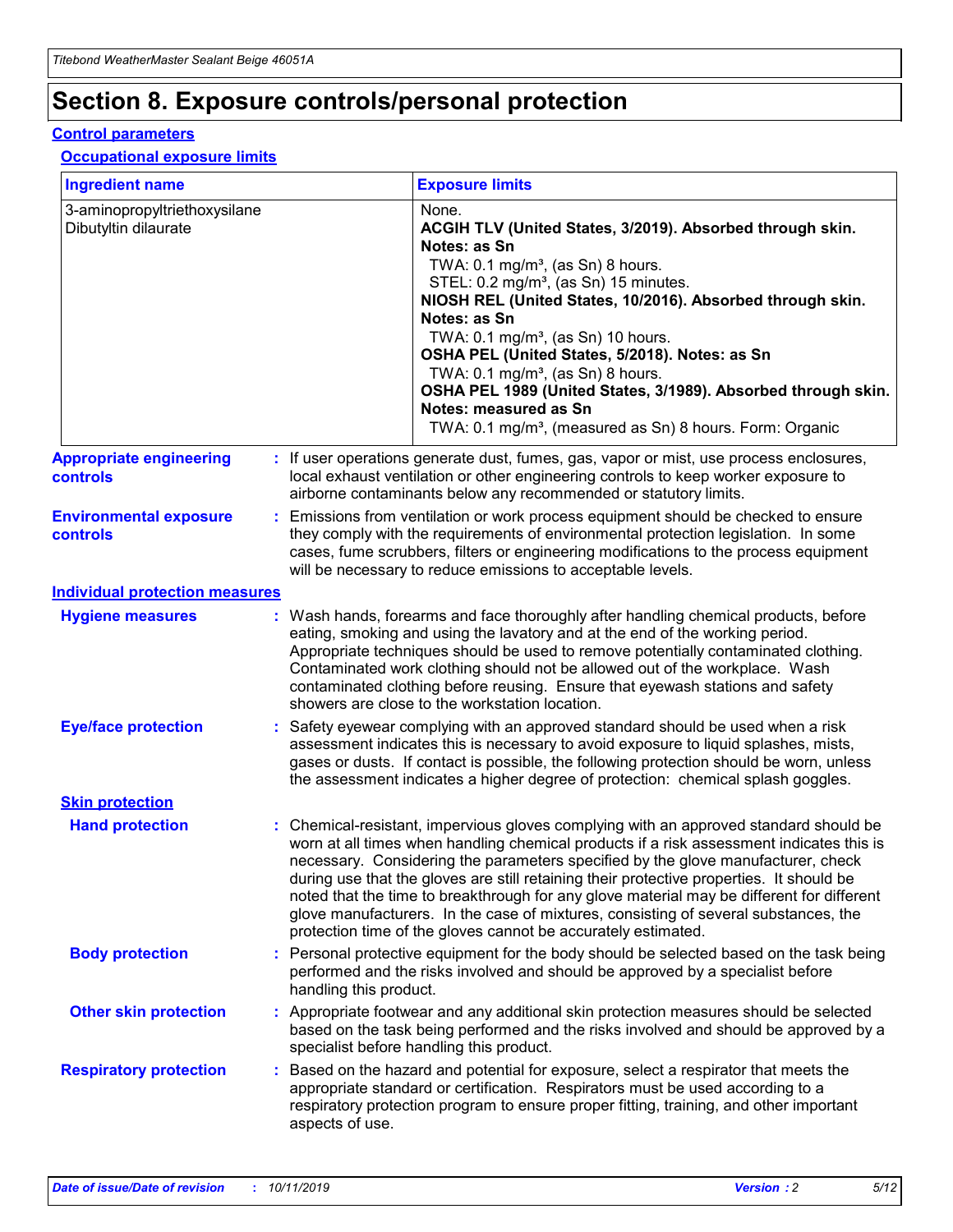## **Section 9. Physical and chemical properties**

#### **Appearance**

| <b>Physical state</b>                             | : Liquid. [Paste.]                                              |
|---------------------------------------------------|-----------------------------------------------------------------|
| Color                                             | Beige.                                                          |
| Odor                                              | None [Slight]                                                   |
| <b>Odor threshold</b>                             | : Not available.                                                |
| рH                                                | : Not applicable.                                               |
| <b>Melting point</b>                              | : Not available.                                                |
| <b>Boiling point</b>                              | : >100°C (>212°F)                                               |
| <b>Flash point</b>                                | : Closed cup: $>200^{\circ}$ C ( $>392^{\circ}$ F) [Setaflash.] |
| <b>Evaporation rate</b>                           | $:$ <1 (butyl acetate = 1)                                      |
| <b>Flammability (solid, gas)</b>                  | : Not available.                                                |
| Lower and upper explosive<br>(flammable) limits   | : Not available.                                                |
| <b>VOC (less water, less</b><br>exempt solvents)  | : 0 g/l                                                         |
| <b>Volatility</b>                                 | $: 0\%$ (w/w)                                                   |
| <b>Vapor density</b>                              | : Not available.                                                |
| <b>Relative density</b>                           | : 1.4329                                                        |
| <b>Solubility</b>                                 | Insoluble in the following materials: cold water and hot water. |
| <b>Solubility in water</b>                        | : Not available.                                                |
| <b>Partition coefficient: n-</b><br>octanol/water | $:$ Not available.                                              |
| <b>Auto-ignition temperature</b>                  | : Not available.                                                |
|                                                   |                                                                 |
| <b>Decomposition temperature</b>                  | : Not available.                                                |

# **Section 10. Stability and reactivity**

| <b>Reactivity</b>                            |    | : No specific test data related to reactivity available for this product or its ingredients.            |
|----------------------------------------------|----|---------------------------------------------------------------------------------------------------------|
| <b>Chemical stability</b>                    |    | : The product is stable.                                                                                |
| <b>Possibility of hazardous</b><br>reactions |    | : Under normal conditions of storage and use, hazardous reactions will not occur.                       |
| <b>Conditions to avoid</b>                   |    | : No specific data.                                                                                     |
| <b>Incompatible materials</b>                | ٠. | No specific data.                                                                                       |
| <b>Hazardous decomposition</b><br>products   | ÷. | Under normal conditions of storage and use, hazardous decomposition products should<br>not be produced. |

# **Section 11. Toxicological information**

### **Information on toxicological effects**

#### **Acute toxicity**

| <b>Product/ingredient name</b> | <b>Result</b> | <b>Species</b> | <b>Dose</b>         | <b>Exposure</b> |
|--------------------------------|---------------|----------------|---------------------|-----------------|
| 3-aminopropyltriethoxysilane   | LD50 Dermal   | Rabbit         | $4.29$ g/kg         |                 |
|                                | ILD50 Oral    | Rat            | 1.57 g/kg           |                 |
| Dibutyltin dilaurate           | LD50 Oral     | Rat            | $175 \text{ mg/kg}$ |                 |

**Irritation/Corrosion**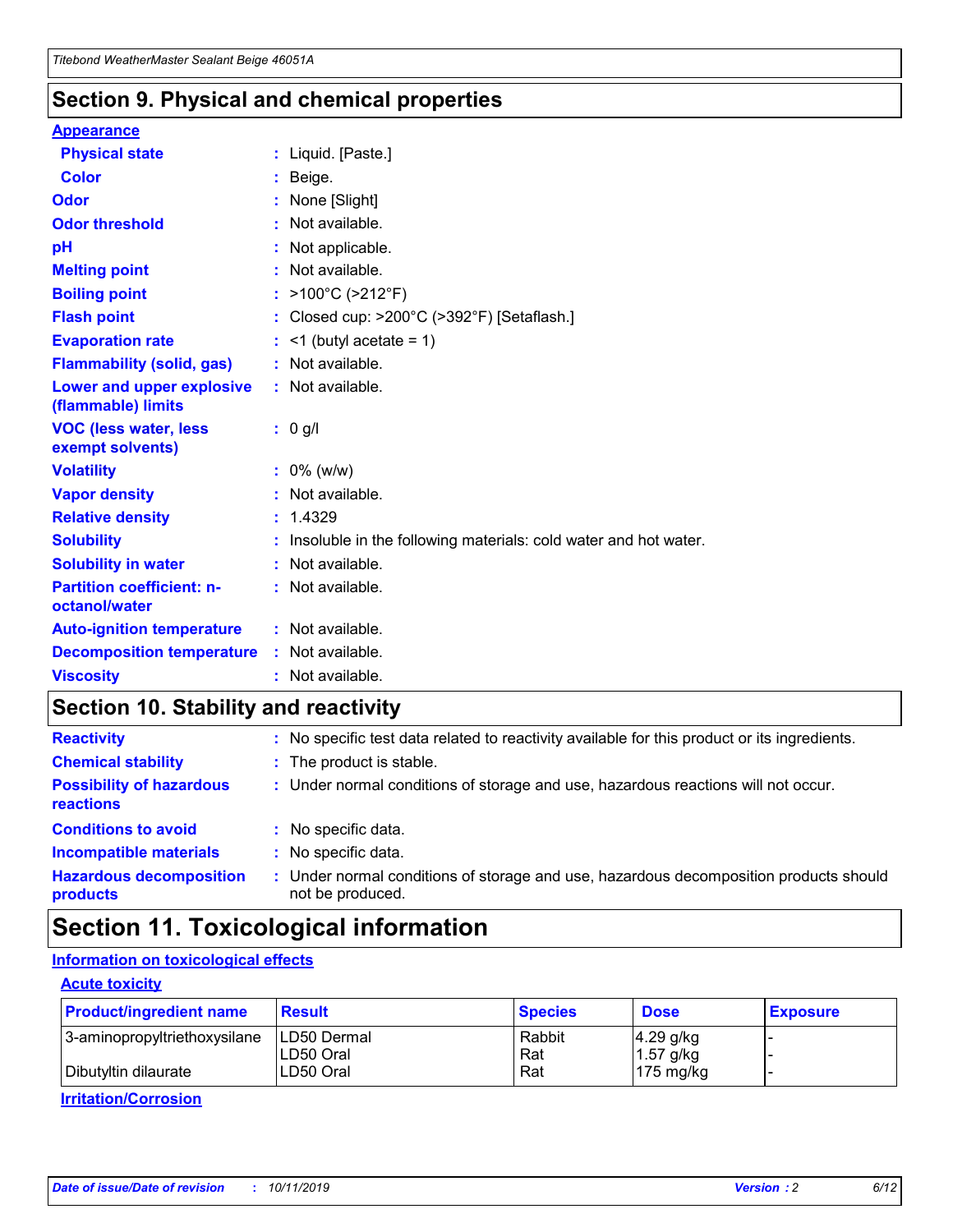# **Section 11. Toxicological information**

| <b>Product/ingredient name</b> | <b>Result</b>            | <b>Species</b> | <b>Score</b> | <b>Exposure</b>           | <b>Observation</b> |
|--------------------------------|--------------------------|----------------|--------------|---------------------------|--------------------|
| 3-aminopropyltriethoxysilane   | Eyes - Mild irritant     | Rabbit         |              | $100$ mg                  |                    |
|                                | Eyes - Severe irritant   | Rabbit         |              | 24 hours 750              |                    |
|                                |                          |                |              | ug                        |                    |
|                                | Skin - Severe irritant   | Rabbit         |              | 24 hours 5                | -                  |
| Dibutyltin dilaurate           | Eyes - Moderate irritant | Rabbit         |              | mg<br><b>24 hours 100</b> |                    |
|                                |                          |                |              | mg                        |                    |
|                                | Skin - Severe irritant   | Rabbit         |              | 500 mg                    | -                  |

### **Sensitization**

Not available.

#### **Mutagenicity**

Not available.

#### **Carcinogenicity**

Not available.

#### **Reproductive toxicity**

Not available.

#### **Teratogenicity**

Not available.

#### **Specific target organ toxicity (single exposure)**

Not available.

#### **Specific target organ toxicity (repeated exposure)**

| <b>Name</b>                                                                  |                                                                                                                             | <b>Category</b> | <b>Route of</b><br>exposure  | <b>Target organs</b> |
|------------------------------------------------------------------------------|-----------------------------------------------------------------------------------------------------------------------------|-----------------|------------------------------|----------------------|
| Dibutyltin dilaurate                                                         |                                                                                                                             | Category 1      | $\qquad \qquad \blacksquare$ | respiratory system   |
| <b>Aspiration hazard</b><br>Not available.                                   |                                                                                                                             |                 |                              |                      |
| <b>Information on the likely</b><br>routes of exposure                       | : Not available.                                                                                                            |                 |                              |                      |
| <b>Potential acute health effects</b>                                        |                                                                                                                             |                 |                              |                      |
| <b>Eye contact</b>                                                           | : May cause eye irritation.                                                                                                 |                 |                              |                      |
| <b>Inhalation</b>                                                            | : No known significant effects or critical hazards.                                                                         |                 |                              |                      |
| <b>Skin contact</b>                                                          | : May cause skin irritation.                                                                                                |                 |                              |                      |
| <b>Ingestion</b>                                                             | : No known significant effects or critical hazards.                                                                         |                 |                              |                      |
| Symptoms related to the physical, chemical and toxicological characteristics |                                                                                                                             |                 |                              |                      |
| <b>Eye contact</b>                                                           | : Adverse symptoms may include the following:<br>irritation<br>watering<br>redness                                          |                 |                              |                      |
| <b>Inhalation</b>                                                            | : Adverse symptoms may include the following:<br>reduced fetal weight<br>increase in fetal deaths<br>skeletal malformations |                 |                              |                      |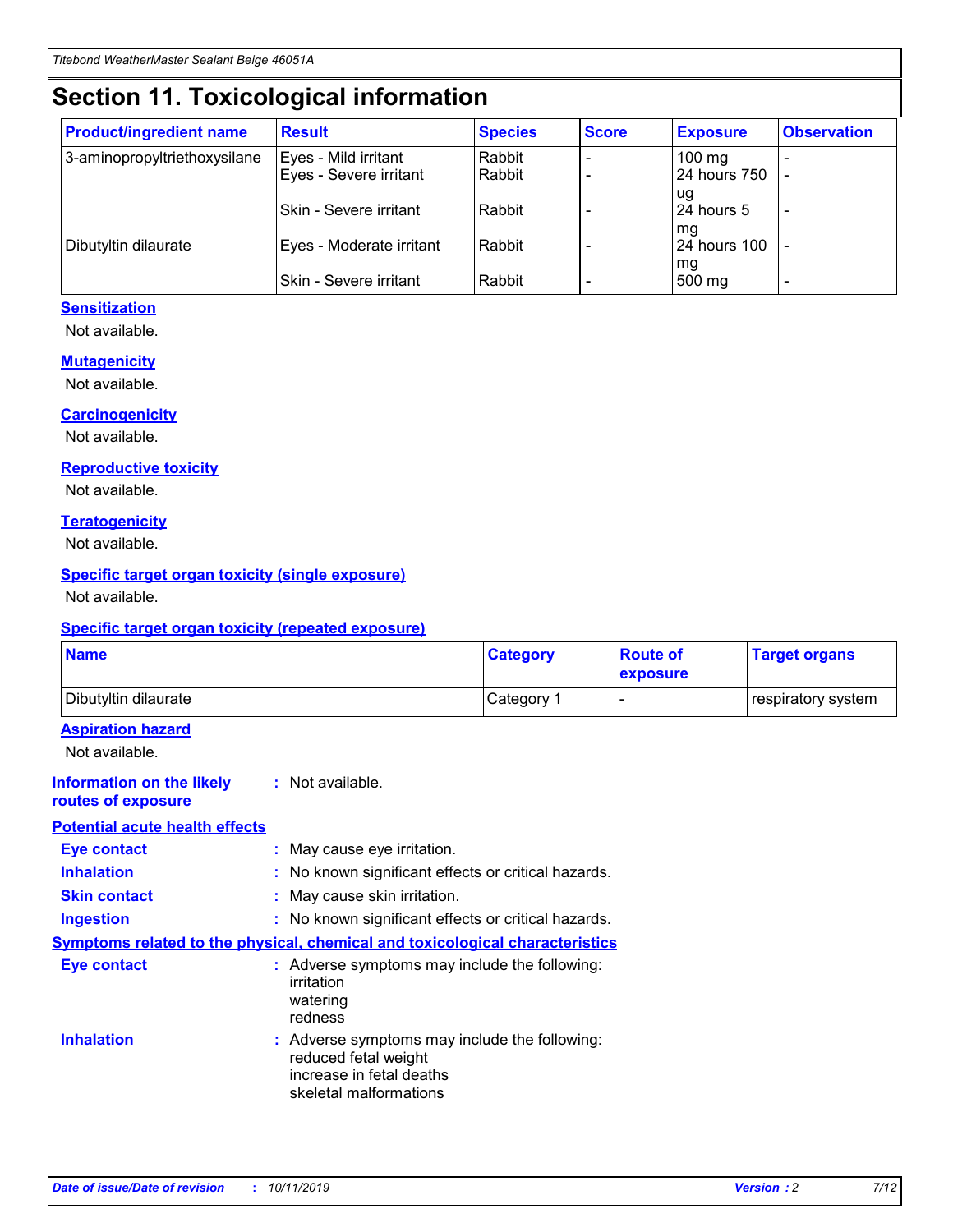# **Section 11. Toxicological information**

| <b>Skin contact</b>                     | : Adverse symptoms may include the following:                                                            |
|-----------------------------------------|----------------------------------------------------------------------------------------------------------|
|                                         | irritation                                                                                               |
|                                         | redness                                                                                                  |
|                                         | reduced fetal weight                                                                                     |
|                                         | increase in fetal deaths                                                                                 |
|                                         | skeletal malformations                                                                                   |
| <b>Ingestion</b>                        | : Adverse symptoms may include the following:                                                            |
|                                         | reduced fetal weight                                                                                     |
|                                         | increase in fetal deaths                                                                                 |
|                                         | skeletal malformations                                                                                   |
|                                         | Delayed and immediate effects and also chronic effects from short and long term exposure                 |
| <b>Short term exposure</b>              |                                                                                                          |
| <b>Potential immediate</b>              | : Not available.                                                                                         |
| effects                                 |                                                                                                          |
| <b>Potential delayed effects</b>        | : Not available.                                                                                         |
| Long term exposure                      |                                                                                                          |
| <b>Potential immediate</b>              | : Not available.                                                                                         |
| effects                                 |                                                                                                          |
| <b>Potential delayed effects</b>        | : Not available.                                                                                         |
| <b>Potential chronic health effects</b> |                                                                                                          |
| Not available.                          |                                                                                                          |
| <b>General</b>                          | : Once sensitized, a severe allergic reaction may occur when subsequently exposed to<br>very low levels. |
| <b>Carcinogenicity</b>                  | : No known significant effects or critical hazards.                                                      |
| <b>Mutagenicity</b>                     | : No known significant effects or critical hazards.                                                      |
| <b>Teratogenicity</b>                   | May damage the unborn child.                                                                             |
| <b>Developmental effects</b>            | : No known significant effects or critical hazards.                                                      |
| <b>Fertility effects</b>                | May damage fertility.                                                                                    |
| <b>Numerical measures of toxicity</b>   |                                                                                                          |
| <b>Acute toxicity estimates</b>         |                                                                                                          |
| الملحلة والمستحقق فالمرابط              |                                                                                                          |

Not available.

# **Section 12. Ecological information**

#### **Toxicity**

| <b>Product/ingredient name</b> | <b>Result</b>                     | <b>Species</b>                       | <b>Exposure</b> |
|--------------------------------|-----------------------------------|--------------------------------------|-----------------|
| Dibutyltin dilaurate           | Chronic EC10 > 2 mg/l Fresh water | Algae - Scenedesmus<br>I subspicatus | l 96 hours i    |

### **Persistence and degradability**

| <b>Product/ingredient name</b> | <b>Test</b>                                                                    | <b>Result</b>  |                   | <b>Dose</b> | <b>Inoculum</b>         |
|--------------------------------|--------------------------------------------------------------------------------|----------------|-------------------|-------------|-------------------------|
| Dibutyltin dilaurate           | OECD 301F<br>Ready<br>Biodegradability -<br>Manometric<br>Respirometry<br>Test | 23 % - 28 days |                   |             |                         |
| <b>Product/ingredient name</b> | <b>Aquatic half-life</b>                                                       |                | <b>Photolysis</b> |             | <b>Biodegradability</b> |
| Dibutyltin dilaurate           |                                                                                |                |                   |             | Inherent                |

### **Bioaccumulative potential**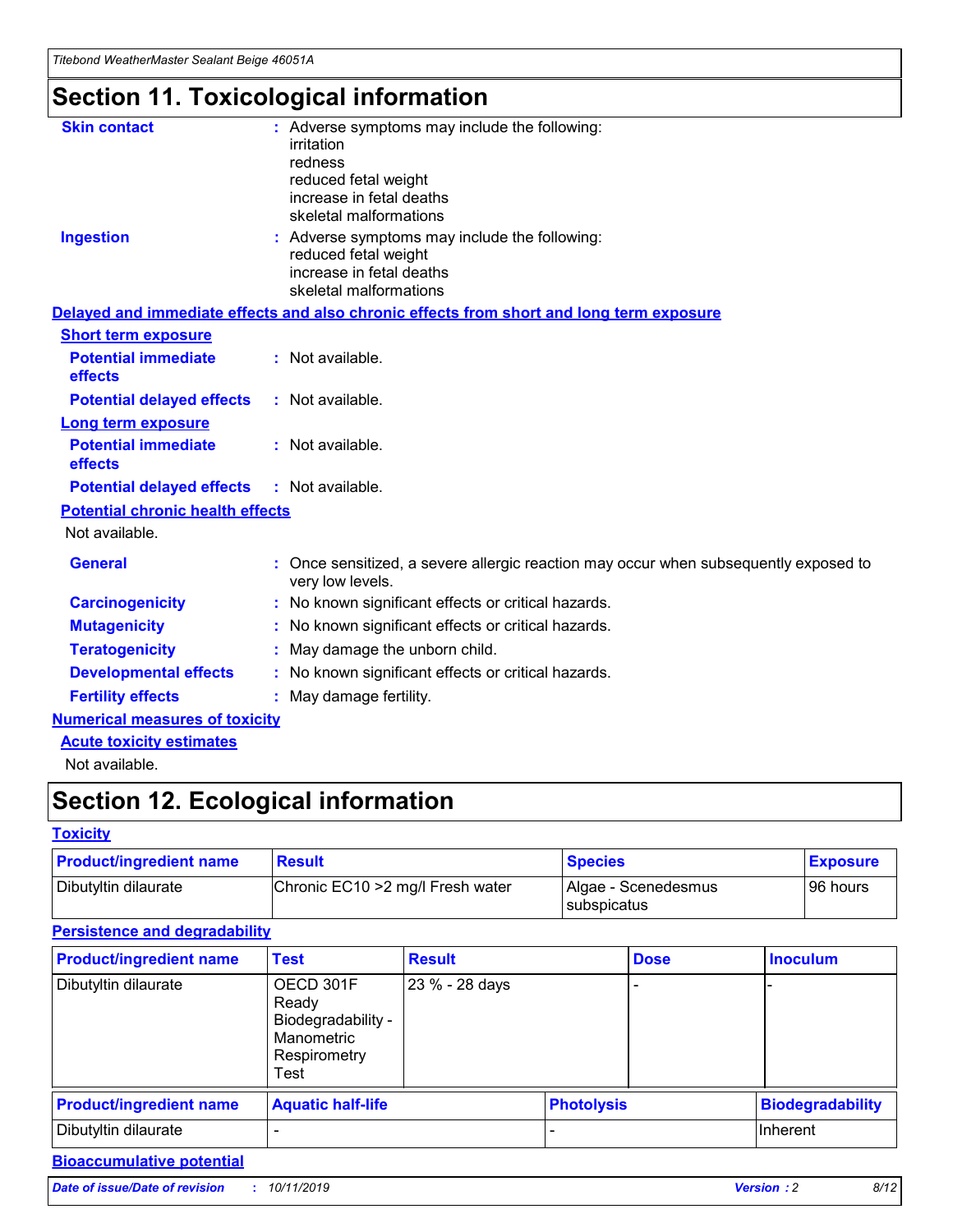# **Section 12. Ecological information**

| <b>Product/ingredient name</b> | $LoaPow$ | <b>BCF</b> | <b>Potential</b> |
|--------------------------------|----------|------------|------------------|
| 3-aminopropyltriethoxysilane   | 1.7      | 3.4        | low              |
| Dibutyltin dilaurate           | 4.44     | 2.91       | low              |

#### **Mobility in soil**

| <b>Soil/water partition</b><br>coefficient (K <sub>oc</sub> ) | : Not available.                                    |
|---------------------------------------------------------------|-----------------------------------------------------|
| <b>Other adverse effects</b>                                  | : No known significant effects or critical hazards. |

## **Section 13. Disposal considerations**

**Disposal methods :**

The generation of waste should be avoided or minimized wherever possible. Disposal of this product, solutions and any by-products should at all times comply with the requirements of environmental protection and waste disposal legislation and any regional local authority requirements. Dispose of surplus and non-recyclable products via a licensed waste disposal contractor. Waste should not be disposed of untreated to the sewer unless fully compliant with the requirements of all authorities with jurisdiction. Waste packaging should be recycled. Incineration or landfill should only be considered when recycling is not feasible. This material and its container must be disposed of in a safe way. Care should be taken when handling emptied containers that have not been cleaned or rinsed out. Empty containers or liners may retain some product residues. Avoid dispersal of spilled material and runoff and contact with soil, waterways, drains and sewers.

# **Section 14. Transport information**

|                                      | <b>DOT</b><br><b>Classification</b> | <b>TDG</b><br><b>Classification</b> | <b>Mexico</b><br><b>Classification</b> | <b>ADR/RID</b>               | <b>IMDG</b>    | <b>IATA</b>    |
|--------------------------------------|-------------------------------------|-------------------------------------|----------------------------------------|------------------------------|----------------|----------------|
| <b>UN number</b>                     | Not regulated.                      | Not regulated.                      | Not regulated.                         | Not regulated.               | Not regulated. | Not regulated. |
| <b>UN proper</b><br>shipping name    |                                     |                                     |                                        |                              |                |                |
| <b>Transport</b><br>hazard class(es) | $\blacksquare$                      | $\overline{\phantom{0}}$            | $\overline{\phantom{a}}$               | $\qquad \qquad \blacksquare$ | $\blacksquare$ | $\blacksquare$ |
| <b>Packing group</b>                 | $\overline{\phantom{a}}$            | -                                   |                                        | -                            |                | -              |
| <b>Environmental</b><br>hazards      | No.                                 | No.                                 | No.                                    | No.                          | No.            | No.            |

# **Section 15. Regulatory information**

### **U.S. Federal regulations**

#### **SARA 302/304**

#### **Composition/information on ingredients**

No products were found.

**SARA 304 RQ :** Not applicable.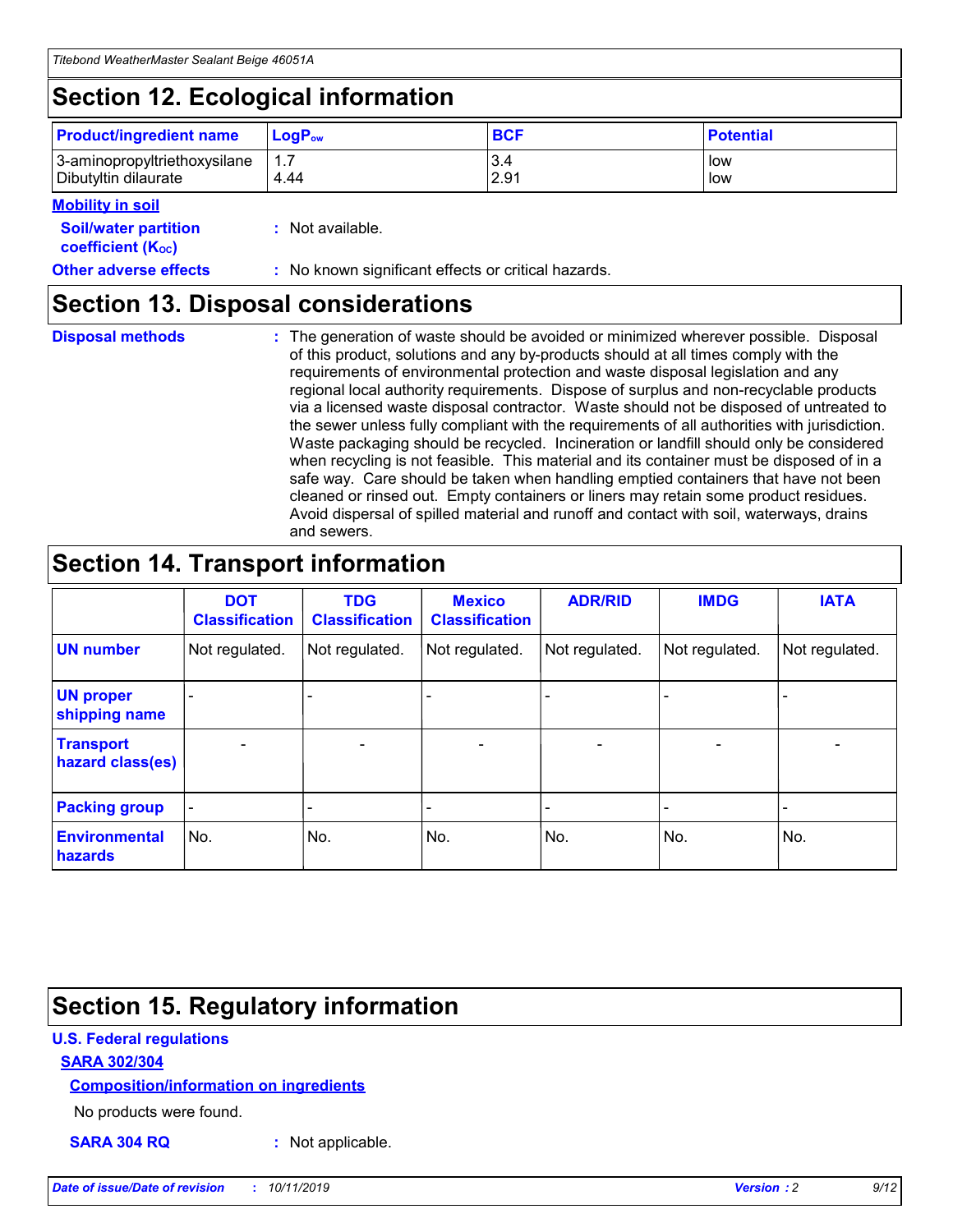# **Section 15. Regulatory information**

#### **SARA 311/312**

**Classification :** EYE IRRITATION - Category 2B SKIN SENSITIZATION - Category 1 TOXIC TO REPRODUCTION (Fertility) - Category 1B TOXIC TO REPRODUCTION (Unborn child) - Category 1B

#### **Composition/information on ingredients**

| <b>Name</b>                  | $\frac{9}{6}$ | <b>Classification</b>                                                                                            |
|------------------------------|---------------|------------------------------------------------------------------------------------------------------------------|
| 3-aminopropyltriethoxysilane | $\leq$ 3      | <b>FLAMMABLE LIQUIDS - Category 4</b><br><b>ACUTE TOXICITY (oral) - Category 4</b>                               |
|                              |               | SKIN IRRITATION - Category 2<br>EYE IRRITATION - Category 2A                                                     |
| Dibutyltin dilaurate         | ≤0.3          | ACUTE TOXICITY (oral) - Category 3<br>SKIN CORROSION - Category 1C                                               |
|                              |               | SERIOUS EYE DAMAGE - Category 1<br>SKIN SENSITIZATION - Category 1<br><b>GERM CELL MUTAGENICITY - Category 2</b> |
|                              |               | TOXIC TO REPRODUCTION (Fertility) - Category 1B<br>TOXIC TO REPRODUCTION (Unborn child) - Category 1B            |
|                              |               | SPECIFIC TARGET ORGAN TOXICITY (REPEATED<br>EXPOSURE) (respiratory system) - Category 1                          |

#### **State regulations**

| <b>Massachusetts</b> | : None of the components are listed. |
|----------------------|--------------------------------------|
| <b>New York</b>      | : None of the components are listed. |
| <b>New Jersey</b>    | : None of the components are listed. |
| <b>Pennsylvania</b>  | : None of the components are listed. |

#### **California Prop. 65**

**A** WARNING: This product can expose you to methanol, which is known to the State of California to cause birth defects or other reproductive harm. For more information go to www.P65Warnings.ca.gov.

| <b>Ingredient name</b> | No significant risk Maximum<br>level | acceptable dosage<br>level |
|------------------------|--------------------------------------|----------------------------|
| methanol               |                                      | Yes.                       |

#### **International regulations**

**Chemical Weapon Convention List Schedules I, II & III Chemicals** Not listed.

#### **Montreal Protocol**

Not listed.

#### **Stockholm Convention on Persistent Organic Pollutants**

Not listed.

### **UNECE Aarhus Protocol on POPs and Heavy Metals**

Not listed.

#### **Inventory list**

## **China :** All components are listed or exempted.

#### **United States TSCA 8(b) inventory :** All components are active or exempted.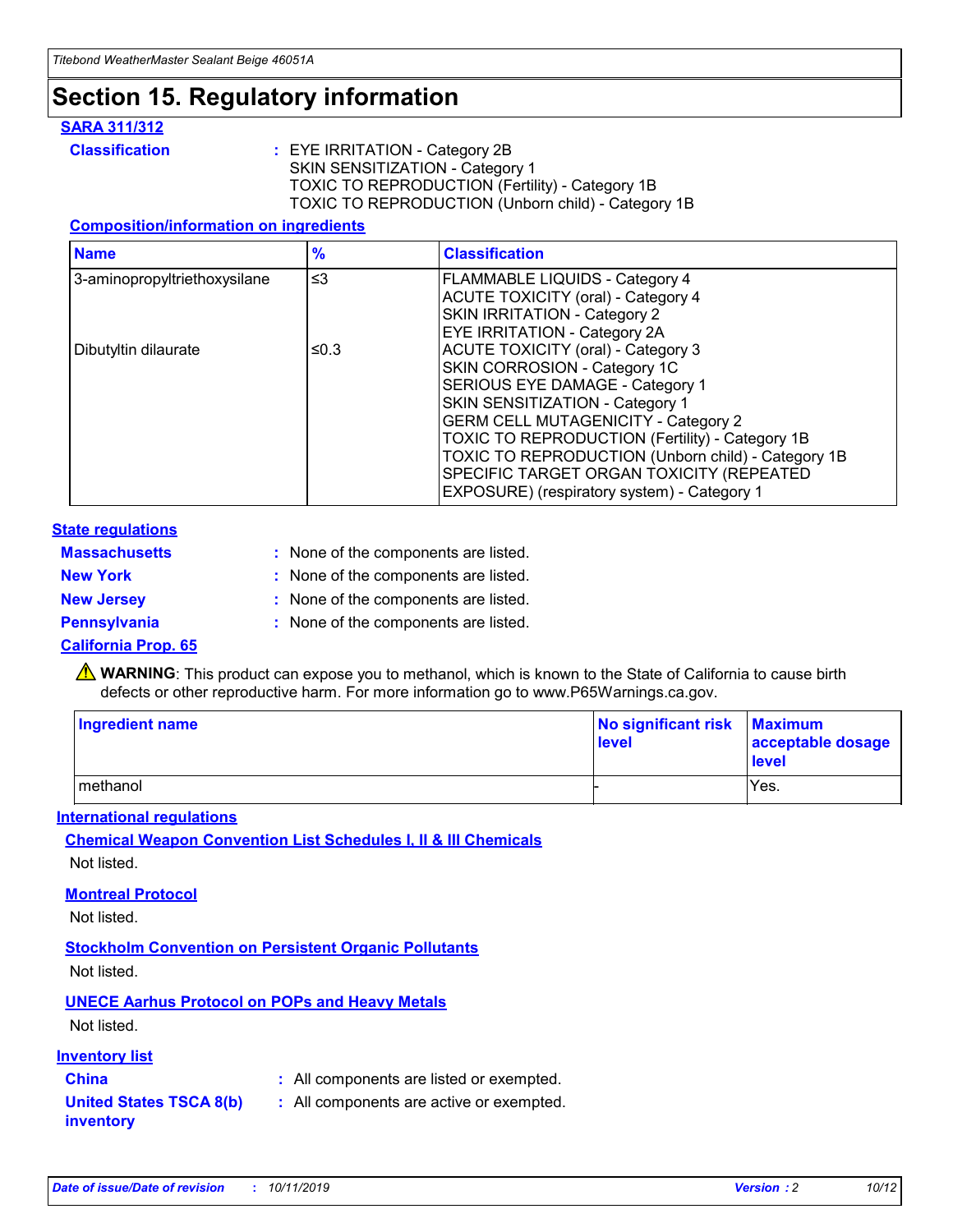# **Section 16. Other information**

**Hazardous Material Information System (U.S.A.)**



**Caution: HMIS® ratings are based on a 0-4 rating scale, with 0 representing minimal hazards or risks, and 4 representing significant hazards or risks. Although HMIS® ratings and the associated label are not required on SDSs or products leaving a facility under 29 CFR 1910.1200, the preparer may choose to provide them. HMIS® ratings are to be used with a fully implemented HMIS® program. HMIS® is a registered trademark and service mark of the American Coatings Association, Inc.**

**The customer is responsible for determining the PPE code for this material. For more information on HMIS® Personal Protective Equipment (PPE) codes, consult the HMIS® Implementation Manual.**

#### **National Fire Protection Association (U.S.A.)**



**Reprinted with permission from NFPA 704-2001, Identification of the Hazards of Materials for Emergency Response Copyright ©1997, National Fire Protection Association, Quincy, MA 02269. This reprinted material is not the complete and official position of the National Fire Protection Association, on the referenced subject which is represented only by the standard in its entirety.**

**Copyright ©2001, National Fire Protection Association, Quincy, MA 02269. This warning system is intended to be interpreted and applied only by properly trained individuals to identify fire, health and reactivity hazards of chemicals. The user is referred to certain limited number of chemicals with recommended classifications in NFPA 49 and NFPA 325, which would be used as a guideline only. Whether the chemicals are classified by NFPA or not, anyone using the 704 systems to classify chemicals does so at their own risk.**

**Procedure used to derive the classification**

| <b>Classification</b>                                                                                                                                                           |  |                                                                                                                                                                                                                                                                                                                                                                                                                                                                                                                                                                          | <b>Justification</b>                                                     |  |
|---------------------------------------------------------------------------------------------------------------------------------------------------------------------------------|--|--------------------------------------------------------------------------------------------------------------------------------------------------------------------------------------------------------------------------------------------------------------------------------------------------------------------------------------------------------------------------------------------------------------------------------------------------------------------------------------------------------------------------------------------------------------------------|--------------------------------------------------------------------------|--|
| <b>EYE IRRITATION - Category 2B</b><br>SKIN SENSITIZATION - Category 1<br>TOXIC TO REPRODUCTION (Fertility) - Category 1B<br>TOXIC TO REPRODUCTION (Unborn child) - Category 1B |  |                                                                                                                                                                                                                                                                                                                                                                                                                                                                                                                                                                          | Expert judgment<br>Expert judgment<br>Expert judgment<br>Expert judgment |  |
| <b>History</b>                                                                                                                                                                  |  |                                                                                                                                                                                                                                                                                                                                                                                                                                                                                                                                                                          |                                                                          |  |
| Date of printing                                                                                                                                                                |  | : 4/22/2022                                                                                                                                                                                                                                                                                                                                                                                                                                                                                                                                                              |                                                                          |  |
| Date of issue/Date of<br>revision                                                                                                                                               |  | : 10/11/2019                                                                                                                                                                                                                                                                                                                                                                                                                                                                                                                                                             |                                                                          |  |
| Date of previous issue                                                                                                                                                          |  | : 10/16/2020                                                                                                                                                                                                                                                                                                                                                                                                                                                                                                                                                             |                                                                          |  |
| <b>Version</b>                                                                                                                                                                  |  | $\therefore$ 2                                                                                                                                                                                                                                                                                                                                                                                                                                                                                                                                                           |                                                                          |  |
| <b>Key to abbreviations</b>                                                                                                                                                     |  | $\therefore$ ATE = Acute Toxicity Estimate<br><b>BCF</b> = Bioconcentration Factor<br>GHS = Globally Harmonized System of Classification and Labelling of Chemicals<br>IATA = International Air Transport Association<br>IBC = Intermediate Bulk Container<br><b>IMDG = International Maritime Dangerous Goods</b><br>LogPow = logarithm of the octanol/water partition coefficient<br>MARPOL = International Convention for the Prevention of Pollution From Ships, 1973<br>as modified by the Protocol of 1978. ("Marpol" = marine pollution)<br>$UN = United Nations$ |                                                                          |  |